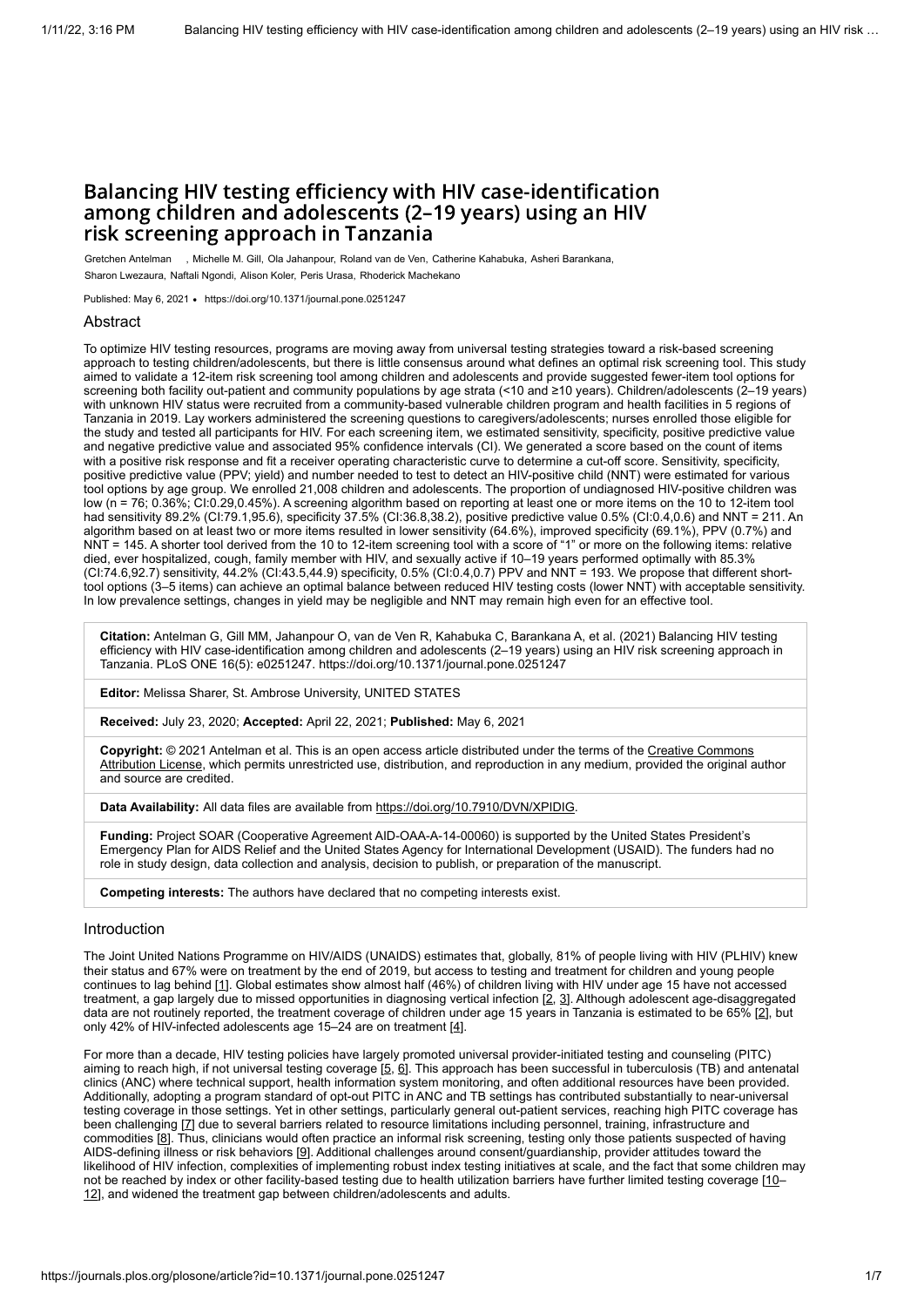As countries come closer to reaching the first two UNAIDS goals of 95% of all HIV infections diagnosed and 95% of those diagnosed on ART, strengthening and scaling index contact tracing and testing to identify remaining undiagnosed infections has become a more compelling strategy [\[13](#page-5-11)]. Consequently, the United States President's Emergency Fund for AIDS Relief (PEPFAR) has called for more efficient HIV testing strategies through two primary pathways. First, improve HTS efficiency by elevating index testing to the predominant testing modality, aiming to account for 30–75% of all new diagnoses. And second, to promote the use of HIV risk screening algorithms to determine testing eligibility among general out-patient and community-based populations, while preserving established opt-out approaches for antenatal and TB clinics [\[14](#page-5-12)]. Current World Health Organization (WHO) testing guidelines also recommend targeted HIV testing using a symptom screening approach for general populations in low HIV burden settings, defined as national HIV prevalence below 5% [[15\]](#page-5-13). While WHO recommendations do not differentiate testing strategies according to HIV prevalence among adults versus children, adult HIV prevalence in Tanzania (5.5%), as in most sub-Saharan African countries, is higher compared to children/youth under 20 years of age (0.7%). Furthermore, there are also significant regional variations in Tanzania with HIV prevalence ranging from <1% and 11% [\[4\]](#page-5-3). These wide disparities in HIV burden within sub-populations highlight the importance of policies that promote, or allow for, differentiated case-finding strategies that may be applied in both facility and community settings, whereby effectiveness is ultimately measured by the number of PLHIV diagnosed [\[16](#page-5-14)].

The combined effect of low uptake of index/family testing [[17](#page-5-15), [18\]](#page-5-16), barriers to early infant testing [\[2\]](#page-5-1), and high numbers of patients attending out-patient services means that the majority of HIV-positive children/adolescents are still being identified through facility-based PITC [[19\]](#page-5-17). While the PITC modality remains critically important to identifying undiagnosed children/adolescents and reducing the pediatric treatment gap, challenges remain in determining what testing strategies will yield the largest numbers of newly identified HIV infected children/adolescents with available resources. Expanding targeted testing to those who may be reached more efficiently in their communities as opposed to facilities may also be an under-utilized strategy to reduce the pediatric treatment gap.

With greater focus on the investment returns from HIV testing services (HTS), programs now monitor and evaluate various HTS modalities using metrics such as yield (proportion HIV-positive among those tested) and number needed to test (NNT) to diagnose one individual <u>[[20\]](#page-6-0)</u>. Use of these metrics has led to a growing interest in HIV risk screening algorithms that are both efficient and effective in early identification of undiagnosed HIV infection among children/adolescents. But there is little consensus around what defines an optimal HIV risk screening tool [[21\]](#page-6-1) and given the success of opt-out PITC for special populations (pregnant women, TBinfected), some advocate for the universal approach to HIV testing among children and adolescents who already face substantial barriers to accessing HTS [[22\]](#page-6-2). Furthermore, the risk of missing or delayed diagnosis is unacceptable due to higher risk of rapid disease progression among children and onward transmission among sexually active adolescents and young adults [\[2,](#page-5-1) [20](#page-6-0)].

Aiming to optimize access and yield [\[23](#page-6-3), [24\]](#page-6-4), recent studies [[25](#page-6-5), [26\]](#page-6-6) have built upon earlier research on HIV risk screening algorithms conducted largely before opt-out PITC testing was widely adopted [[6](#page-5-5), [11](#page-5-18), [12](#page-5-10), [27\]](#page-6-7). Bandason et al. [\[25](#page-6-5)] evaluated a 4item tool among out-patient children/adolescents (6–15 years) reporting 80% sensitivity and 66% specificity. Moucheraud [\[26\]](#page-6-6), targeting all children under 15 years admitted to in-patient wards in Malawi, added two new items to the Bandason 4-item tool and found a sensitivity of 84% and specificity of 40%. Our study aimed to expand the evidence of the Bandason tool's validity in a low prevalence setting and evaluate a 12-item HIV risk screening tool developed for community case workers to determine which beneficiaries of a community-based vulnerable children/adolescent program to refer for HIV testing. During data collection, the study protocol was amended to include a facility-based population with a goal of validating the 12-items of the tool developed for the community-based screening of children/adolescents and providing suggested fewer-item tool options for use in community or facility-based targeted ("optimized") PITC. Findings from this study are expected to provide further evidence that HIV risk screening among children and adolescents can improve HIV testing resource use by applying an algorithm that limits access to HIV testing to those who report specific symptoms or risk factors.

## Methods

Data were collected January-September 2019 in two populations: Community-based families (households) enrolled in an orphan and vulnerable children's (OVC) program and patients attending health facility out-patient departments (OPD) at participating health facilities. Children aged 2–9 years and adolescents aged 10–19 years comprised the target population. The study purposely selected communities to maximize the likelihood of recruiting undiagnosed positive children/adolescents and specifically aimed to recruit from households that had no program documentation of prior HIV risk screening/referral for testing of some or all children in that household. On average, we recruited two child/adolescent participants per household visited. A total of 19 geographic units (12 urban and 7 rural wards) were selected from four regions (Dar es Salaam, Njombe, Tabora, Shinyanga) for community-based study participation.

Our sample size aim was to recruit sufficient participants to yield 81 undiagnosed HIV-positive, but given the unexpectedly low prevalence of undiagnosed HIV, it proved impractical to achieve this within the study's funding envelope. Thus, we added the facility population to the study to meet our sample size for tool validation metrics. Five health facilities in two regions (Tabora, Dodoma) were purposely selected because they had high patient volume and could feasibly nominate staff to be trained to perform<br>were purposely selected because they had high patient volume and could feasibly nominate staff to be t screening, recruitment and data collection tasks. At facilities, the majority of participants were recruited from the main out-patient department (age 5–19 years) and the reproductive child health clinic (age 2–4 years).

The 12-item risk screening tool included four items validated by Bandason et al. [\[25](#page-6-5)], plus eight additional risk items hypothesized by the vulnerable children community program team to be related to HIV risk (see [Box 1\)](#page-1-0). The process by which the program finalized these screening items was iterative, through discussion with Government counterparts overseeing the OVC program. implementing partner technical personnel, and feedback from earlier implementation rounds administering the tool (prior to this research study). In the final tool evaluated in this study, ten questions were asked to caregivers of children under 10 years, and an additional two questions about sexual activity and pregnancy were asked to adolescents (or their caregivers) 10 years and older. The lay cadre administering the screening items were trained to request privacy from non-participants for the whole set of questions. Otherwise, there were no strict guidelines regarding who should be present and to whom questions (or certain questions) should be asked. The lay cadre typically negotiated this with each household depending on their unique situation and beneficiary/caregiver preference, and especially for the questions related to sexual activity. Consenting adolescents (emancipated minors and those over 18 years), however, were screened without a caregiver present (unless requested by the adolescent).

<span id="page-1-0"></span>**Box 1. HIV risk screening items on 12-item tool.**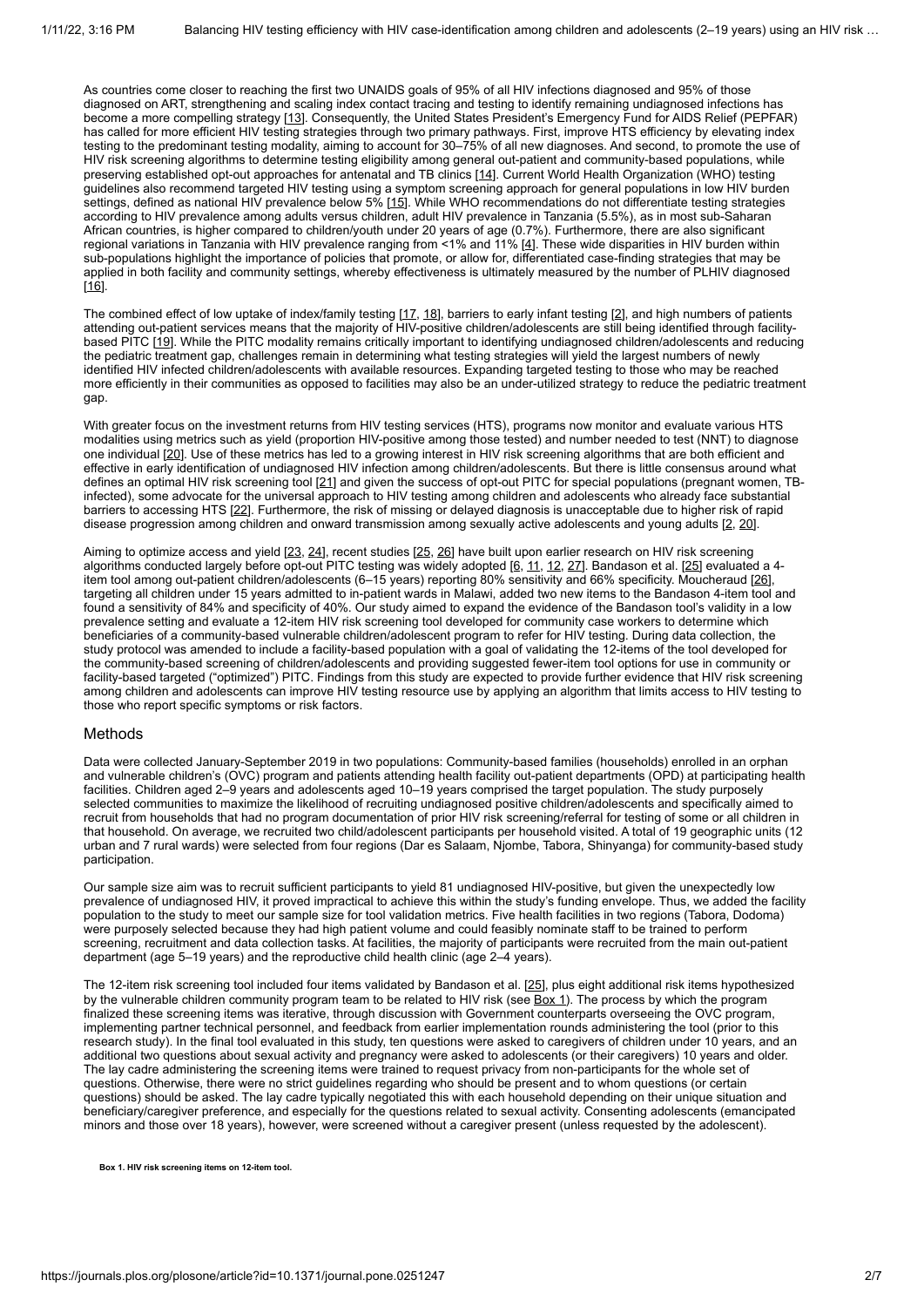In both populations, the HIV risk screening tool was administered by trained non-medical people. Lay case workers assigned to work in their communities were trained by the OVC program team. Lay counselors or community health workers based at study facilities received training in using the tool from the study team. The lay cadre completed a paper checklist for each child screened composed of a screening eligibility section followed by the 12-item HIV risk screening questionnaire. The screening eligibility questions included age/date of birth, history of biological mother's HIV status, current child breastfeeding status, and most recent HIV result if ever tested. Completed risk screening tool data were entered into an electronic study database by research nurses for the community-based OVC participants and by data clerks at the study facilities.

In both community and facility settings, the lay cadre completed the HIV risk screening tool first, and then trained research nurses confirmed study eligibility and obtained written informed consent for study participation from caregivers of children/adolescents under 18 years, or from adolescents aged 15–17 years and emancipated or those 18–19 years. Verbal assent from nonemancipated minors 10–17 years was obtained after consent from the caregiver. Study exclusion criteria included a history of antiretroviral therapy (ART; excluding antiretroviral prophylaxis), age under 5 years and tested HIV-negative after breastfeeding cessation, or age 5 years or older and tested HIV-negative in the past 6 months with no reported HIV exposure (sex/blood/needles) since their last HIV test. All of those screened, regardless of whether they answered positively to any of the 12 screening items, were recruited into the study and received HIV testing if they provided informed consent and did not have one of the above exclusion criteria. In both populations, the research nurses administered a short questionnaire using an electronic tool and documented the HIV test result after testing and counseling. The questionnaire, lasting about 5 minutes, assessed some demographics, HIV testing history, maternal and other family member HIV status, and attitudes toward HIV testing. It was administered privately with the consenting caregiver or adolescent. Study participants did not receive any compensation.

Among community participants, HIV testing was conducted in the home following national guidelines. For those diagnosed HIV positive in the community sample, a referral for HIV care was made by the research nurses who then actively followed-up linkage for those participants. In study facilities, facility nurses were trained in research procedures (consent, questionnaire administration), and they provided HTS, including post-test counseling and linkage to HIV care, as per the standard of care and part of their routine work in the facility.

#### **Statistical methods**

We summarized participants' demographic characteristics and responses to screening items using frequencies and proportions, disaggregated by source of study population. For each screening item, we estimated sensitivity, specificity, positive predictive value and negative predictive value and associated 95% confidence intervals using the *diagt* procedure (Stata V14.1, StataCorp, College Station, TX). For each individual, we calculated a score based on the total number of positive responses to the 12 items. We defined a screening tool based on a positive response to least one of the 12 items (the "full" tool). We fit a receiver operating characteristic (ROC) curve to assess the overall diagnostic ability of the tool and determined the best cut-off score using the Youden Index. We also defined the "Bandason" tool, based on reporting at least one positive response to the 4 Bandason items.

We then sought to develop optimal screening tools with a reduced number of screening items, by age groups. Criteria to optimize tools were decided a priori. These were to have as few items as possible while maintaining sensitivity over 80% and minimizing NNT. The following steps were taken to optimize screening tool models overall and by age group.

- 1. Using a computer-intensive variable selection technique, *gvselect* in Stata [[28](#page-6-8)], models of different sizes were fit from the set of 12 items, starting with the best predictive model based on one variable and then progressively increasing the complexity of the models to find the best set based on Akaike Information criteria (AIC) and Bayesian Information criteria (BIC). The AIC maximizes the sensitivity and the BIC maximizes the specificity. The *diagt* command Stata [\[28](#page-6-8)] was used to generate validation measures for Stata-generated models, and any model yielding sensitivity > = 80% was shortlisted for optimization.
- 2. Logistic regression was used in a stepwise manner to identify all screening items associated with HIV status. Items associated at the p < .15 level were shortlisted for optimization.
- 3. Using all shortlisted items from the above statistical approaches, optimization was done manually by first defining "core" items that were common to models resulting from gvselect and logistic regression approaches, and then adding back in the remaining shortlisted items one-at-a-time.
- 4. Three final optimal models were identified for all ages and the two age strata.

All tools were developed using combined community and facility population groups. Participants with missing screening item responses were removed from analyses for models containing those items. We also estimated the proportion of participants screening eligible for HIV testing, defined as those with at least one or more positive responses to tool items divided by the total number with non-missing values. The NNT to find one HIV positive child/adolescent was estimated by dividing the number scoring at the cut-off threshold or higher on the defined tool by the number HIV-positive among those scoring at/above the cut-off on the tool.

The protocol received ethical approval from the local National Research Ethics Committee of the National Institute for Medical Research in Tanzania, and the Population Council Institutional Review Board based in the USA.

#### Results

Among 21,278 children/adolescents recruited, a total of 21,008 (98.7%) were included in the analytic sample (n = 11,214 children age 2–9 years; n = 9794 adolescents age 10–19). We excluded 189 who were not eligible for the study, 72 who withdrew from the study, and 9 who did not provide consent (see [Fig 1\)](#page-2-0). Over three-quarters (77%,  $n = 16,151$ ) were recruited from the facility and 23% (n = 4857) from the vulnerable children program in the community (<u>Table 1</u>). The proportion testing HIV positive was 0.36% (CI:0.29,0.45) and did not differ between community (0.43%; CI:0.27,0.66) and facility (0.33%; CI:0.25,0.44) groups (p = 0.22). About half (53%) of the participants were children under 10 years and 56% were female. Two-thirds (67%) were enrolled with their caregiver present; 22% had a history of HIV testing once or more, 10% reported that their mother had HIV (living or died).

<span id="page-2-1"></span><span id="page-2-0"></span>**Fig 1. Study consort.** <https://doi.org/10.1371/journal.pone.0251247.g001>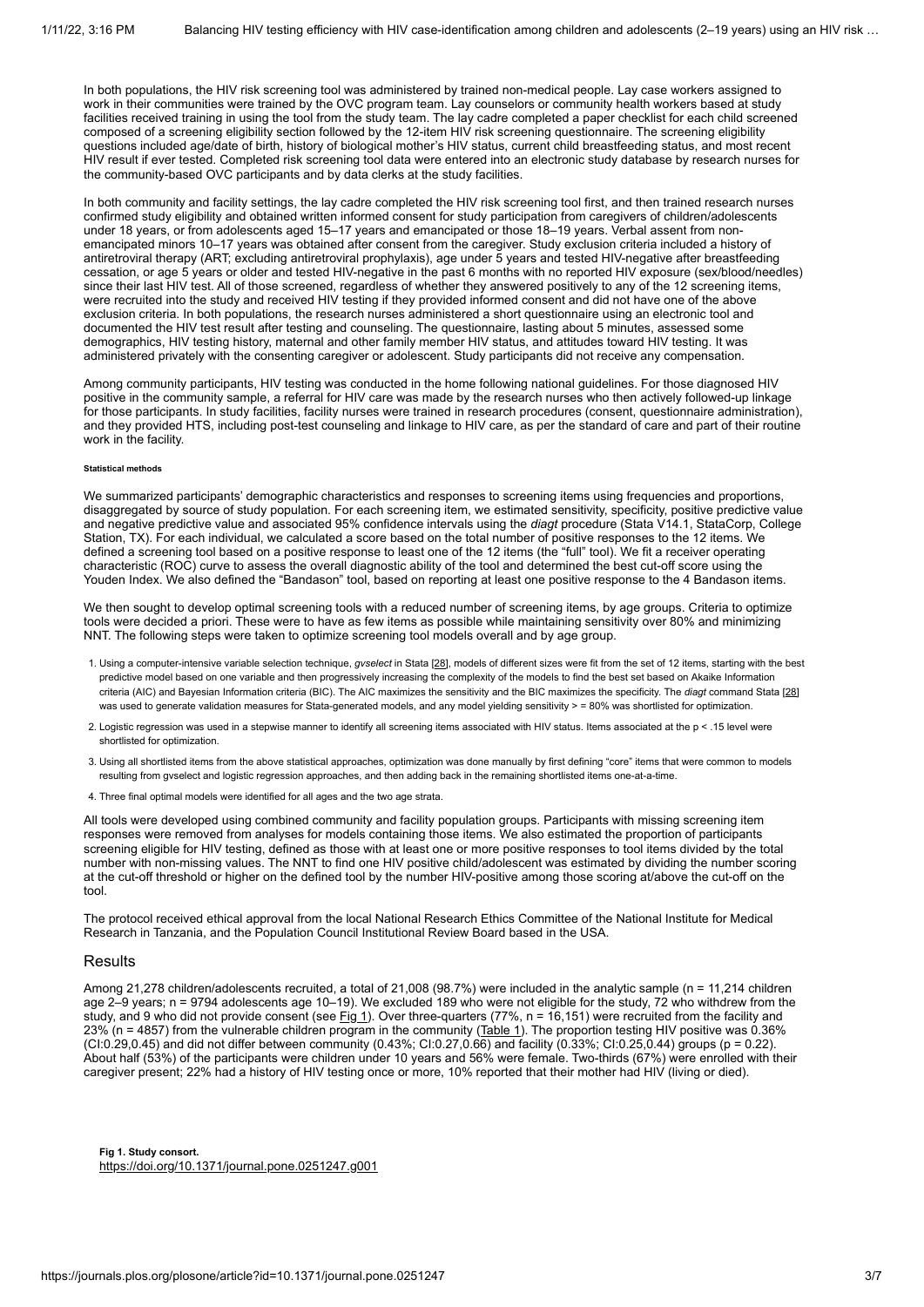**Table 1. Demographic and risk characteristics of study participants by HIV status and sample source.** <https://doi.org/10.1371/journal.pone.0251247.t001>

The majority of the risk screen items were associated with higher risk of HIV infection, with the exception of abuse, family member illness, sexual activity and history of pregnancy [\(Table 1](#page-2-1)). Items associated with the highest HIV-positivity were recurring skin conditions, poor health in the past 3 months, malnourishment, and cough for  $\geq 1$  month ([Table 1](#page-2-1)). [Table 2](#page-3-0) shows the validation measures for the individual items. Items with the highest proportion reporting"yes" (>15%) in the population showed higher sensitivity (Sn) scores (hospitalized Sn = 46.1%; sexual activity Sn = 50.0%; relative died Sn = 32.0%) and lower specificity (Sp; 73.3%, 52.9% and 82.9% respectively) compared to the lower prevalence items.

<span id="page-3-0"></span>**Table 2. Sensitivity, specificity, PPV and NPV of individual risk screening items, all among children and adolescents 2–19 years (N = 21,008), and by age group (<10, ≥10).**

<https://doi.org/10.1371/journal.pone.0251247.t002>

[Table 3](#page-3-1) shows the diagnostic performance of various proposed screening tools. The area under the ROC curve based on the 12 items was 0.734 ( $\underline{Fig 2}$ ). The Youden index estimates suggested that a cut-off score of 2 among all items would yield a more balanced tool (64.6% sensitivity, 69.1% specificity) with a NNT equal to 145. A tool based on scoring positive on at least one item from all the 12 items (full-item tool) had estimated sensitivity of 89.2% (CI: 79.1, 95.6), specificity of 37.5% (CI: 36.8, 38.2) and PPV of 0.5% (CI: 0.4, 0.6) with almost two-thirds (63%) of the children and adolescents screening eligible for testing. The estimated NNT was 211. The 4-item Bandason tool, with a cutoff of "1", had similar sensitivity (64.5%) as the full tool with a cut-off of "2", lower specificity (57.5%) and higher NNT (183).

<span id="page-3-2"></span>**Fig 2. Receiver operating characteristic curve for each cut-off for the full (12) item screening tool, ages 2–19 years.** <https://doi.org/10.1371/journal.pone.0251247.g002>

#### <span id="page-3-1"></span>**Table 3. Validation measures for different risk screening tool options, by age group.** <https://doi.org/10.1371/journal.pone.0251247.t003>

If a single tool were to be used for all age groups, a 5-item lay-administered tool containing two of the Bandason items (relative died, ever hospitalized), and additional items (cough, family member with HIV, and sexually active if 10–19 years) performed optimally with  $85.3\%$  (CI: 74.6, 92.7) sensitivity, Sp = 44.2%, PPV = 0.5%, and NNT = 193.

In the age group-stratified analyses and using a cut-off score of "1", a 4-item tool was identified for children age 2–9 and a 3-item tool for adolescents age 10–19 years. For those under 10 years, relative died, history of hospitalization, family member with HIV and "poor health in the past 3 months" had 81.8% sensitivity, 55.0 specificity, 0.5% PPV, and 186 NNT. For adolescents, a 3-item tool containing history of hospitalization, being sexually active and "cough for > = 1 month" had 88.9% sensitivity, 39.9% specificity, 0.6% PPV and170 NNT) with 60% of those screened being eligible for testing.

## Discussion

We identified three lay-administered short tool options for optimized HIV risk screening in community and facility settings. In program settings, preferring to use the same tool for children and adolescents (age <20 years), a 5-item tool had a sensitivity of 85% and nearly halved (56%) the number who would undergo HIV testing. Use of this short tool could decrease the number needed to test per HIV diagnosis from 264 to 193, but it would also miss 15% of truly HIV positive children/adolescents who could have been diagnosed and put onto treatment under universal testing conditions. For screening programs able to deploy tools tailored to age group, a 4-item tool for those under 10 years showed 82% sensitivity and 3-item tool for those 10–19 years showed 89% sensitivity.

The full 12-item risk screening tool, with a cut-off score of "1", had comparable sensitivity (89%) to the shorter 5-item tool but was not very efficient due to the larger proportion of those screened who would be referred for testing. Raising the cut-off score to "2" provided optimal testing efficiency but would miss an unacceptably high proportion (36%) of HIV-positive children/adolescents. Implementation costs associated with a longer tool, though not measured in this study, would likely be more compared to a shorter tool due to training, monitoring, staff time and the likelihood that a larger proportion would screen eligible for HIV testing. In addition, a long or complex tool could lead to provider short-cuts and loss of fidelity/standardization. The previously validated layadministered Bandason risk screening tool which achieved 80% sensitivity among children age 6–15 in Zimbabwe [[25](#page-6-5)] did not perform as well in Tanzanian children 2–19 years with a sensitivity of only 65%, although performance was less divergent compared to those under age 10 (sensitivity: 71%). This suggests that risk factors among adolescents are likely to be different from children, and different items or branching algorithms for those above and below cut-off ages of 10 or 15 years may be indicated.

These findings are consistent with prior studies which have also found that relatively few risk screening items can be predictive of HIV positivity [[12,](#page-5-10) [26,](#page-6-6) [29\]](#page-6-9). Furthermore, the tools identified in this study contain similar or identical items found to be useful in other studies, such as a relative having died or ever-hospitalized. However, despite these similarities, validation metrics may not be replicable across studies as they are influenced by variations in prevalence in risk factors across populations, overall HIV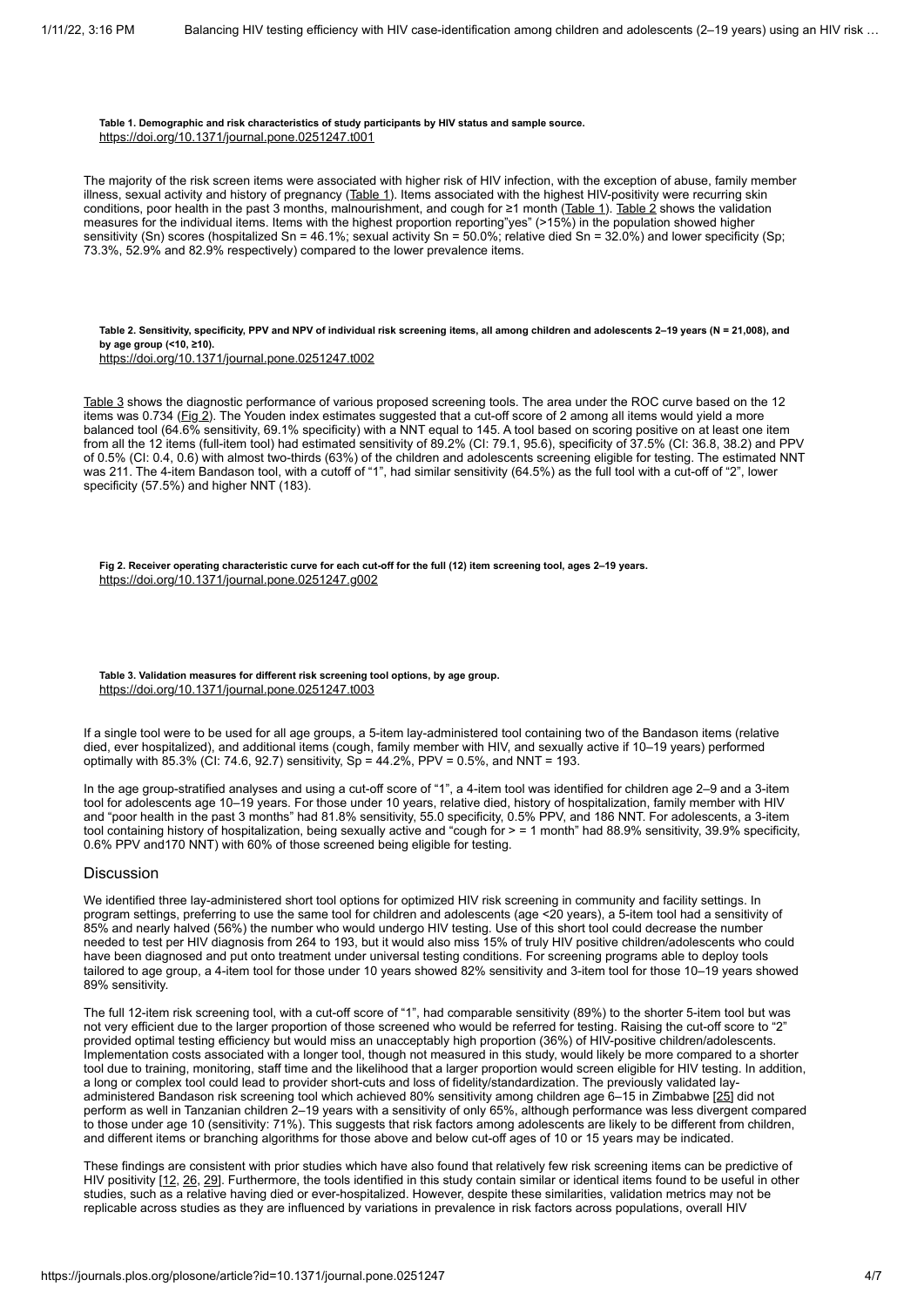prevalence and the possibility that some risk factors could have varying levels of association with HIV. In Malawi, for example, "ever hospitalized" was found to be a less specific predictor of HIV status due to high rates of hospitalization for malaria [\[26](#page-6-6)]. And in our study, the NNT estimates were much higher than what other studies have reported [[12](#page-5-10), [26](#page-6-6), [29\]](#page-6-9) due to the extremely low prevalence of undiagnosed HIV among children/adolescents in Tanzania (fewer than 4/1000).

The composition of the recommended 5-item tool (for all ages/settings) can be broken into three sections: two items relate to a general history of illness or an elevated risk due to possible TB-HIV co-infection (hospitalized, cough): two items assess risk of vertical exposure (relative died, family member HIV); and one item assesses risk of horizontal exposure among adolescents (sexual activity). Efforts to increase coverage of index contact HTS have intensified recently to ensure all biological siblings, offspring and sexual partners of known HIV positive individuals are offered HIV testing [\[13](#page-5-11), [14](#page-5-12), [17\]](#page-5-15). These efforts usually take place within HIV clinic settings, are limited to contacts of known (and in-treatment) HIV-positive individuals [\[21](#page-6-1)], and can be complex interventions to administer due to provider, resource and patient-related barriers [[13](#page-5-11)]. This study shows that an effective screening tool with only two questions assessing index contact exposure may augment HIV case-identification among community-based and out-patient children/adolescents who are not currently identified through index contact tracing. Implementing a validated screening tool within PITC initiatives, at facilities and through community programs, can optimize PITC as a complementary strategy for reaching undiagnosed children/adolescents. Indeed, Yumo et al. [[9](#page-5-8)] concluded that the combined model of symptom-based screening plus index testing was more efficient in yielding comparable numbers of HIV-positive children/adolescents diagnosed as compared to universal PITC, most likely because truly universal testing is difficult to achieve. However, a major limitation of symptom-based screening questions is that they will miss asymptomatic cases, suggesting the need for continued exploration of potential additional items that capture HIV risk factors with higher sensitivity.

We must be cautious generalizing research-derived validation measures to program settings, where the actual implementation of a standardized or validated screening algorithm may be quite different from research conditions. In Tanzania, for example, implementing partners have supported the roll-out of the national draft risk screening tool to optimize PITC in out-patient settings. The tool is used as a job aid, whereby providers and lay cadre are trained to follow an algorithm assessing age, testing history, and up to 16 screening questions to determine testing eligibility. Since eligible patients are only documented according to question category (e.g., HIV exposure, general health, tuberculosis or sexually transmitted infection signs/symptoms), it is likely that fidelity to the screening process varies substantially across settings and providers. Fortunately, all of the items appearing in recommended models in this study are included in the Tanzania tool, and a pragmatic evaluation of this tool, under program conditions, is underway. As use of risk screening tools is scaled up programmatically, continued monitoring of real-world validation metrics will be essential; not necessarily at item level, but to ensure that the optimized PITC approach delivers on its promise to maximize the number of children/adolescents diagnosed, even if this means favoring sensitivity over specificity and accepting lower-thanexpected yield.

This study has a few important limitations. First, we found significantly lower prevalence of undiagnosed HIV than program data suggested, affecting our power in stratified analyses of pertinent age groupings (e.g., ages 10–14; <15; 15–19 years) or recruitment source (community, facility). As other validation studies are currently underway, meta-analyses of combined datasets may be fruitful, especially to inform policy in countries with lower HIV prevalence where country-specific validation studies could be too expensive to conduct. Second, while the tool assessed "family member with HIV," the risk tool did not directly assess vertical transmission risk (biological mother having HIV) for those age 5–19 years and only assessed exposed infant status in the screening eligibility questions for those age 2–4 years (thus, the item was not used in model building). Based on known risks of missing early infant diagnostic services [[19\]](#page-5-17) this would be an important item for the lay-cadre to have assessed directly for all children up to age 10 or 14 years. Third, the study was not designed to sample populations that were representative of all children/adolescents in Tanzania and it is possible that sub-groups of at-risk children/adolescents were under-represented in our sample. However, given the large number of participants overall, plus the fact that the majority of children in Tanzania have access to facility-based HTS, and OVC programs have emphasized HIV testing of all beneficiaries through referral to facilities, we believe that our findings strongly suggest that undiagnosed HIV infection among children/adolescents in Tanzania is indeed very small. Fourth, accurate assessment of sexual activity among adolescents is challenging both in research and in practice, and while the sexual activity item was found to be important in final algorithms, we had a high proportion of missing responses to this item, and likely a high proportion of under-reporting sexual activity as well. Thus, continued innovation in how to improve the accuracy and completeness of sexual history reporting could improve the effectiveness of the screening tool. And finally, we did not measure cost parameters associated with integrating HIV risk screening to PITC, such as training, supervision, human resources, monitoring, reporting and patient opportunity (wait times, transport). Several studies have called for economic evaluations or cost-effectiveness studies to better inform the policy response to calls for increased HTS efficiencies [\[30](#page-6-10)].

# **Conclusions**

We found that a single 5-item short-tool option for children and adolescents ages 2-19 years, or age group-tailored 3 to 4-item tools, can achieve acceptable levels of sensitivity and would likely introduce moderate efficiencies to HIV testing services offered in facilities or through community programs targeting vulnerable children/adolescents. We argue that risk screening tools should be short, easily administered by lay cadre, and maximize sensitivity in order to minimize the number of missed diagnoses. In low prevalence settings, changes in yield may be negligible and NNT may remain high even for an optimal tool. Given that opt-out (universal) facility-based PITC has faced challenges in reaching high coverage and vulnerable populations in community programs may under-utilize health facilities, incorporating standardized HIV risk screening into out-patient or community HTS could significantly increase case detection of undiagnosed HIV among children and adolescents in two ways. First, a validated tool should improve the targeting of limited resources to those patients most at risk for HIV-infection. Second, the programmatic investments made to implement such a tool—training, management buy-in, supervision, data monitoring–could help to reduce barriers to HTS related to provider attitudes/misperceptions of patient risk or need for testing. But ultimately, whether to adopt a risk screening tool or not cannot be a one-size-fits-all recommendation. Policy-makers will need to look beyond screening validation metrics (sensitivity, specificity, yield, NNT) in order to balance efficiency in use of HIV test kits with their collective obligation to identify all HIV-infected children/adolescents as early as possible [[20\]](#page-6-0), taking into account program monitoring or survey data pointing to population sub-groups or service points with higher rates of undiagnosed HIV infection and their HTS resource envelope.

# Acknowledgments

The authors would like to acknowledge the research staff at Elizabeth Glaser Pediatric AIDS Foundation (EGPAF) and CSK Research Solutions who supervised data collectors and supported data management; study staff who consented and interviewed participants; local government authorities and EGPAF staff who facilitated access to HIV testing kits, waste disposal and health information management system reporting; and colleagues from Pact who facilitated access to communities and linkage to HIV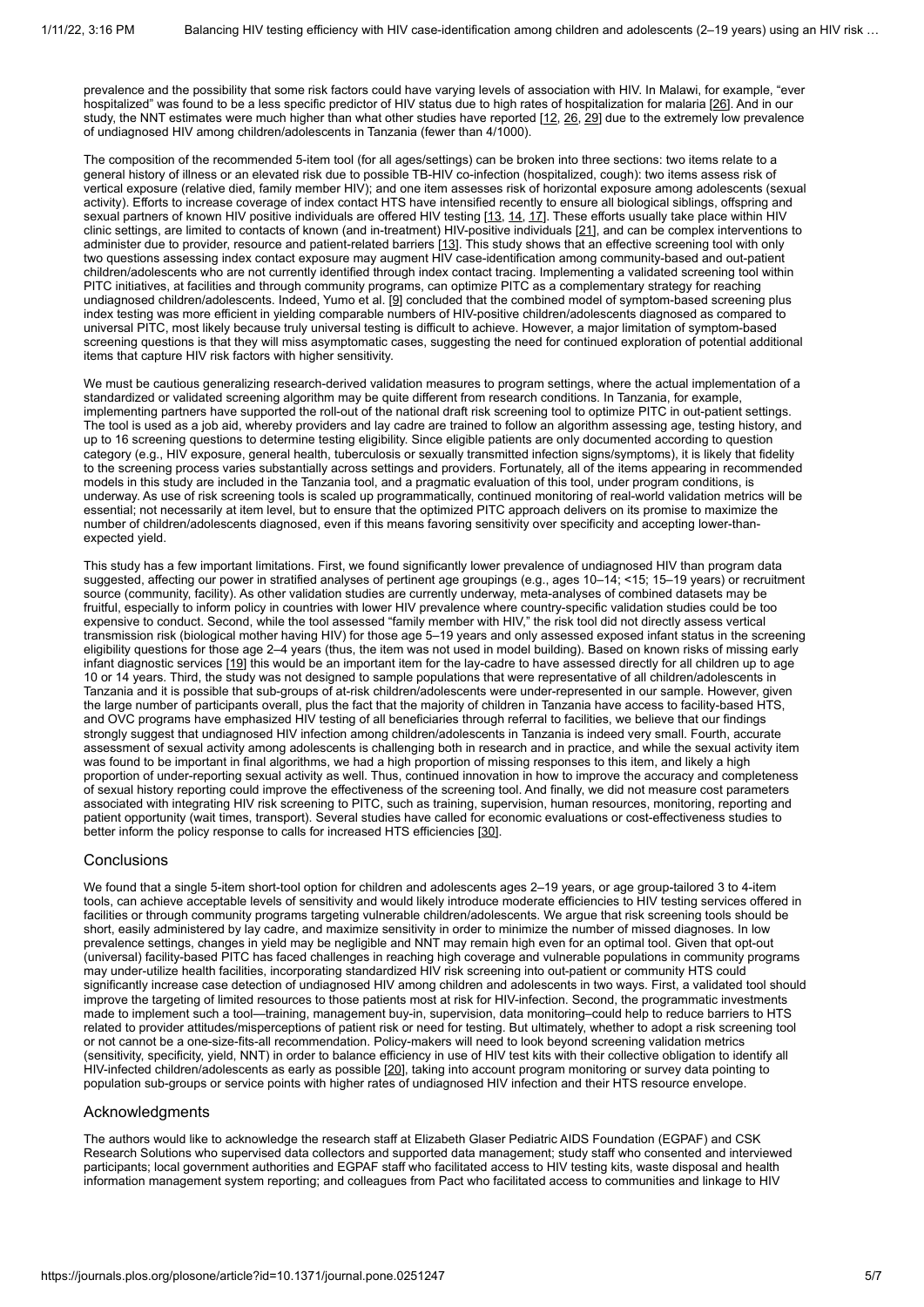services. We would also like to thank colleagues from the National AIDS Control Program within the Ministry of Health, Community Development, Gender, Elderly and Children, the U.S. Agency for International Development and Population Council/Project SOAR for their support of the study. Finally, we are grateful to the caregivers, adolescents and children for their willingness to participate.

### References

- <span id="page-5-0"></span>**1.** UNAIDS. Seizing the moment: Tackling entrenched inequalities to end epidemics [Internet]. 2020. <https://www.unaids.org/en/resources/documents/2020/global-aids-report>
- <span id="page-5-1"></span>**2.** UNAIDS. Start Free Stay Free AIDS Free—2019 report. 2019; 1–112. [https://www.unaids.org/sites/default/files/media\\_asset/20190722\\_UNAIDS\\_SFSFAF\\_2019\\_en.pdf](https://www.unaids.org/sites/default/files/media_asset/20190722_UNAIDS_SFSFAF_2019_en.pdf)
- <span id="page-5-2"></span>**3.** Simms V, Dauya E, Dakshina S, Bandason T, McHugh G, Munyati S, et al. Community burden of undiagnosed HIV infection among adolescents in Zimbabwe following primary healthcare-based provider-initiated HIV testing and counselling: A cross-sectional survey. PLoS Med. 2017;14: 1–15. pmid:28742829

[View Article](https://doi.org/10.1371/journal.pmed.1002360) . [PubMed/NCBI](http://www.ncbi.nlm.nih.gov/pubmed/28742829) . [Google Scholar](http://scholar.google.com/scholar?q=Community+burden+of+undiagnosed+HIV+infection+among+adolescents+in+Zimbabwe+following+primary+healthcare-based+provider-initiated+HIV+testing+and+counselling%3A+A+cross-sectional+survey+Simms+2017)

- <span id="page-5-3"></span>**4.** Tanzania Commission for AIDS (TACAIDS) ZAC (ZAC). Tanzania HIV Impact Survey (This) 2016–2017. Tanzania HIV Impact Surv 2016–2017. 2018; [http://www.nbs.go.tz/nbs/takwimu/this2016-17/Tanzania\\_SummarySheet\\_English.pdf](http://www.nbs.go.tz/nbs/takwimu/this2016-17/Tanzania_SummarySheet_English.pdf)
- <span id="page-5-4"></span>**5.** WHO. Guidance on provider-initiated HIV testing and counseling in health facilities. 2007.
- <span id="page-5-5"></span>**6.** Baggaley R, Hensen B, Ajose O, Grabbe KL, Wong VJ, Schilsky A, et al. From caution to urgency: the evolution of HIV testing and counselling in Africa. [View Article](https://doi.org/10.2471/BLT.11.100818) · [PubMed/NCBI](http://www.ncbi.nlm.nih.gov/pubmed/22984309) · [Google Scholar](http://scholar.google.com/scholar?q=From+caution+to+urgency%3A+the+evolution+of+HIV+testing+and+counselling+in+Africa+Baggaley+2012) Bull World Health Organ. 2012;90: 652–658. pmid:22984309
- <span id="page-5-6"></span>**7.** Roura M, Watson-Jones D, Kahawita TM, Ferguson L, Ross DA. Provider-initiated testing and counselling programmes in sub-Saharan Africa: A [View Article](https://doi.org/10.1097/QAD.0b013e32835b7048) . [PubMed/NCBI](http://www.ncbi.nlm.nih.gov/pubmed/23364442) . [Google Scholar](http://scholar.google.com/scholar?q=Provider-initiated+testing+and+counselling+programmes+in+sub-Saharan+Africa%3A+A+systematic+review+of+their+operational+implementation+Roura+2013) systematic review of their operational implementation. Aids. 2013;27: 617–626. pmid:23364442
- <span id="page-5-7"></span>**8.** Leon N, Lewin S, Mathews C. Implementing a provider-initiated testing and counselling (PITC) intervention in Cape town, South Africa: A process [View Article](https://doi.org/10.1186/1748-5908-8-1) . [PubMed/NCBI](http://www.ncbi.nlm.nih.gov/pubmed/23279972) . [Google Scholar](http://scholar.google.com/scholar?q=Implementing+a+provider-initiated+testing+and+counselling+%28PITC%29+intervention+in+Cape+town%2C+South+Africa%3A+A+process+evaluation+using+the+normalisation+process+model+Leon+2013) evaluation using the normalisation process model. Implement Sci. Implementation Science; 2013;8: 1. pmid:23279972
- <span id="page-5-8"></span>**9.** Yumo HA, Ajeh RA, Beissner M, Ndenkeh JN, Sieleunou I, Jordan MR, et al. Effectiveness of symptom-based diagnostic HIV testing versus targeted and [View Article](https://doi.org/10.1371/journal.pone.0214251) . [PubMed/NCBI](http://www.ncbi.nlm.nih.gov/pubmed/31059507) . [Google Scholar](http://scholar.google.com/scholar?q=Effectiveness+of+symptom-based+diagnostic+HIV+testing+versus+targeted+and+blanket+provider-initiated+testing+and+counseling+among+children+and+adolescents+in+Cameroon+Yumo+2019) blanket provider-initiated testing and counseling among children and adolescents in Cameroon. PLoS One. 2019;14: 1–15. pmid:31059507
- <span id="page-5-9"></span>**10.** MacPherson P, Munthali C, Ferguson J, Armstrong A, Kranzer K, Ferrand R, et al. Service delivery interventions to improve adolescents ' linkage, [View Article](https://doi.org/10.1111/tmi.12517) • [PubMed/NCBI](http://www.ncbi.nlm.nih.gov/pubmed/25877007) • [Google Scholar](http://scholar.google.com/scholar?q=Service+delivery+interventions+to+improve+adolescents+%E2%80%98+linkage%2C+retention+and+adherence+to+antiretroviral+therapy+and+HIV+care+%2A+MacPherson+2015) retention and adherence to antiretroviral therapy and HIV care \*. Trop Med Int Heal. 2015;00: 1–18. pmid:25877007
- <span id="page-5-18"></span>**11.** Allison WE, Kiromat M, Vince J, Wand H, Cunningham P, Graham SM, et al. Development of a clinical algorithm to prioritise HIV testing of hospitalised [View Article](https://doi.org/10.1136/adc.2009.179143) . [PubMed/NCBI](http://www.ncbi.nlm.nih.gov/pubmed/21047830) . [Google Scholar](http://scholar.google.com/scholar?q=Development+of+a+clinical+algorithm+to+prioritise+HIV+testing+of+hospitalised+paediatric+patients+in+a+low+resource+moderate+prevalence+setting+Allison+2011) paediatric patients in a low resource moderate prevalence setting. Arch Dis Child. 2011;96: 67–72. pmid:21047830
- <span id="page-5-10"></span>**12.** Arendt V, Mossong J, Zachariah R, Inwani C, Farah B, Robert I, et al. Clinical screening for HIV in a health centre setting in urban Kenya: An entry point [View Article](https://doi.org/10.1258/004947507779951899) . [PubMed/NCBI](http://www.ncbi.nlm.nih.gov/pubmed/17326892) . [Google Scholar](http://scholar.google.com/scholar?q=Clinical+screening+for+HIV+in+a+health+centre+setting+in+urban+Kenya%3A+An+entry+point+for+voluntary+counselling%2C+HIV+testing+and+early+diagnosis+of+HIV+infection%3F+Arendt+2007) for voluntary counselling, HIV testing and early diagnosis of HIV infection? Trop Doct. 2007;37: 45–47. pmid:17326892
- <span id="page-5-11"></span>**13.** Ahmed S, Sabelli RA, Simon K, Rosenberg NE, Kavuta E, Harawa M, et al. Index case finding facilitates identification and linkage to care of children and [View Article](https://doi.org/10.1111/tmi.12900) . [PubMed/NCBI](http://www.ncbi.nlm.nih.gov/pubmed/28544728) . [Google Scholar](http://scholar.google.com/scholar?q=Index+case+finding+facilitates+identification+and+linkage+to+care+of+children+and+young+persons+living+with+HIV%2FAIDS+in+Malawi+Ahmed+2017) young persons living with HIV/AIDS in Malawi. Trop Med Int Heal. 2017;22: 1021–1029. pmid:28544728
- <span id="page-5-12"></span>**14.** US PEPFAR. PEPFAR 2020 Country Operational Plan Guidance for all PEPFAR Countries. 2019.
- <span id="page-5-13"></span>**15.** World Health Organization. Consolidated Guidelines on Hiv Testing Services. 2019; [https://apps.who.int/iris/bitstream/handle/10665/179870/9789241508926\\_eng.pdf?sequence=1LB-0ojl](https://apps.who.int/iris/bitstream/handle/10665/179870/9789241508926_eng.pdf?sequence=1LB-0ojl)
- <span id="page-5-14"></span>**16.** Armstrong A, Nagata JM, Vicari M, Irvine C, Cluver L, Sohn AH, et al. A Global Research Agenda for Adolescents Living With HIV. J Acquir Immune Defic [View Article](https://doi.org/10.1097/QAI.0000000000001744) · [PubMed/NCBI](http://www.ncbi.nlm.nih.gov/pubmed/29994915) · [Google Scholar](http://scholar.google.com/scholar?q=A+Global+Research+Agenda+for+Adolescents+Living+With+HIV+Armstrong+2018) Syndr. 2018;78: S16–S21. pmid:29994915
- <span id="page-5-15"></span>**17.** Yumo HA, Kuaban C, Ajeh RA, Nji AM, Nash D, Kathryn A, et al. Active case finding: Comparison of the acceptability, feasibility and effectiveness of [View Article](https://doi.org/10.1186/s12887-017-0974-x) · [PubMed/NCBI](http://www.ncbi.nlm.nih.gov/pubmed/29301539) · [Google Scholar](http://scholar.google.com/scholar?q=Active+case+finding%3A+Comparison+of+the+acceptability%2C+feasibility+and+effectiveness+of+targeted+versus+blanket+provider-initiated-testing+and+counseling+of+HIV+among+children+and+adolescents+in+Cameroon+Yumo+2018) targeted versus blanket provider-initiated-testing and counseling of HIV among children and adolescents in Cameroon. BMC Pediatr. BMC Pediatrics; 2018;18: 1–9. pmid:29301539
- <span id="page-5-16"></span>**18.** Wagner AD, Mugo C, Njuguna IN, Maleche-Obimbo E, Sherr K, Inwani IW, et al. Implementation and operational research: Active referral of children of [View Article](https://doi.org/10.1097/QAI.0000000000001184) . [PubMed/NCBI](http://www.ncbi.nlm.nih.gov/pubmed/27846074) . [Google Scholar](http://scholar.google.com/scholar?q=Implementation+and+operational+research%3A+Active+referral+of+children+of+HIV-positive+adults+reveals+high+prevalence+of+undiagnosed+HIV+Wagner+2016) HIV-positive adults reveals high prevalence of undiagnosed HIV. J Acquir Immune Defic Syndr. 2016;73: e83–e89. pmid:27846074
- <span id="page-5-17"></span>**19.** Gill MM, Natumanya EK, Hoffman HJ, Okomo G, Taasi G, Guay L, et al. Active pediatric HIV case finding in Kenya and Uganda: A look at missed opportunities along the prevention of mother-to-child transmission of HIV (PMTCT) cascade. PLoS One. 2020;June 2: 1–18. pmid:32484815